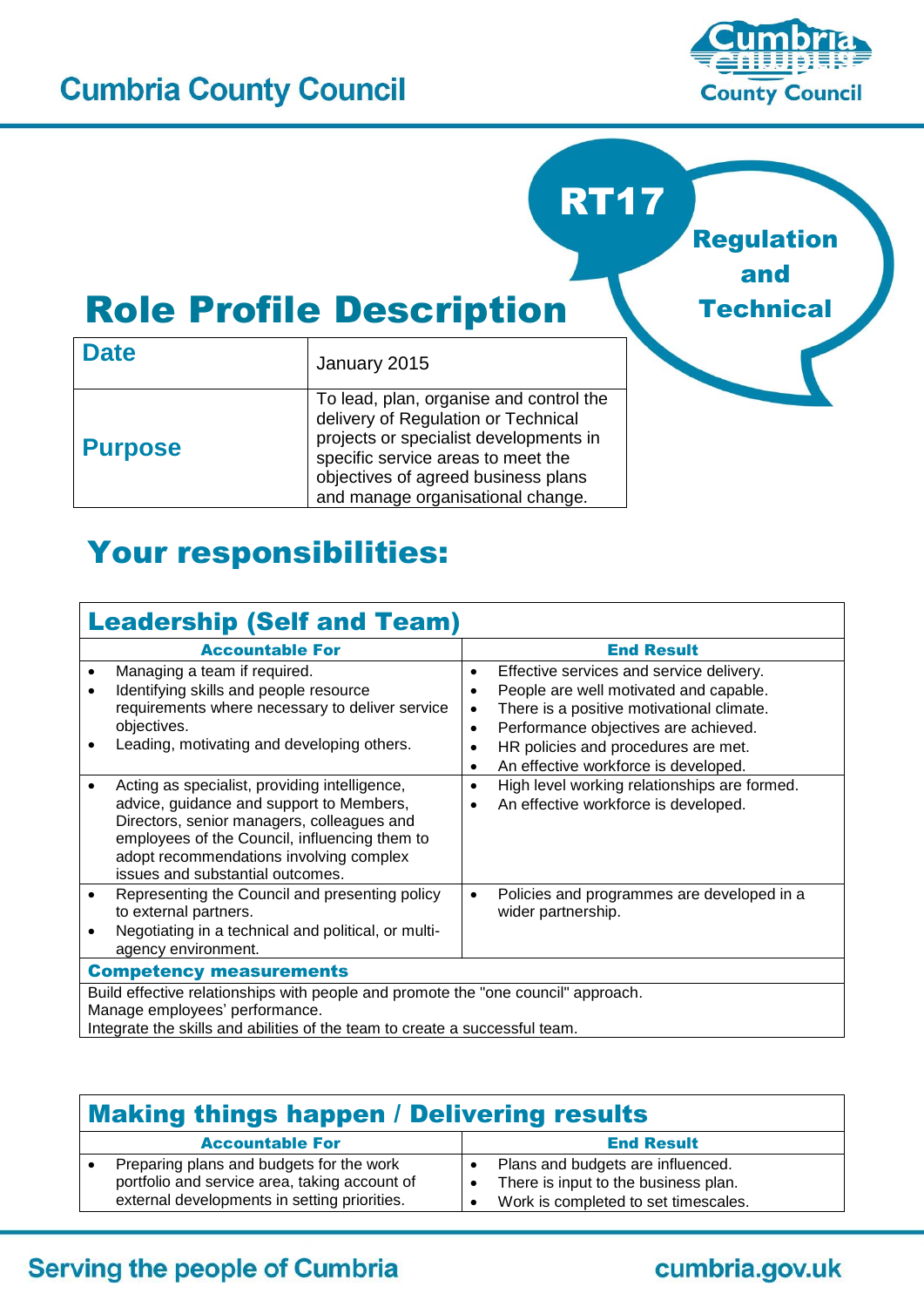| $\bullet$<br>$\bullet$<br>$\bullet$ | Planning and organising work to be completed<br>within given timescales and standards.<br>Contributing to the development of plans,<br>policies, and budgets for the service.<br>Assisting with the development of plans over a<br>3-5 year timescale.          | Own and team time is utilised effectively.<br>$\bullet$<br>Priorities reflect the external environment.<br>$\bullet$<br>May impact on service delivery and, potentially,<br>$\bullet$<br>the working of the Service and external forums.                                                                                                                                                                                                                                                                                         |
|-------------------------------------|-----------------------------------------------------------------------------------------------------------------------------------------------------------------------------------------------------------------------------------------------------------------|----------------------------------------------------------------------------------------------------------------------------------------------------------------------------------------------------------------------------------------------------------------------------------------------------------------------------------------------------------------------------------------------------------------------------------------------------------------------------------------------------------------------------------|
| $\bullet$<br>$\bullet$              | Determining compliance of Council policies and<br>regulatory frameworks, on situations with major<br>implications, and enforcement decisions.<br>Assisting with the development of strategies to<br>ensure resilience against unforeseen /<br>unplanned events. | Decisions are taken on situations with major<br>$\bullet$<br>implications.<br>Enforcement proceedings are enacted.<br>$\bullet$<br>Compliance is achieved.<br>$\bullet$<br>Risks are managed.<br>$\bullet$                                                                                                                                                                                                                                                                                                                       |
| $\bullet$<br>$\bullet$              | Providing reports for the Council and key<br>external Bodies on the interpretation of major<br>issues impacting on the service and Council.<br>Writing complex reports under pressure from<br>conflicting priorities.                                           | Quality reports are provided on time.<br>$\bullet$<br>Key issues are identified.<br>$\bullet$<br>Recommendations are put forward.<br>$\bullet$                                                                                                                                                                                                                                                                                                                                                                                   |
| $\bullet$<br>$\bullet$              | Researching and developing proposals which<br>contribute to the plans and policies, including<br>annual business plans, of the service.<br>Assisting with business continuity / emergency<br>planning.                                                          | Business plans and budgets are agreed in<br>$\bullet$<br>accordance with Council plans, procedures and<br>timescales.<br>Business objectives are set out for service.<br>$\bullet$<br>A longer-term scenario is set out for the service.<br>$\bullet$<br>Improvement in services delivered.<br>$\bullet$<br>Policies and procedures are developed.<br>$\bullet$<br>Change is effectively managed.<br>$\bullet$<br>Essential services are safeguarded.<br>$\bullet$                                                               |
| $\bullet$                           | Acting as an 'Expert Witness' or advocate on<br>behalf of the Council.<br>Providing, on behalf of the Council, expert<br>professional advice on major issues.<br>Explaining and defending key decisions.                                                        | Expert witness evidence is provided.<br>$\bullet$<br>The council is appropriately represented in legal<br>$\bullet$<br>and other matters.<br>The council's reputation is safeguarded and<br>$\bullet$<br>enhanced.<br>External trends and developments, from the<br>$\bullet$<br>Council's perspective, are understood.<br>The Council is aware of implications, risks and<br>$\bullet$<br>benefits.<br>Effective relationships exist with the customer<br>$\bullet$<br>base.<br>Public / Environment is protected.<br>$\bullet$ |
|                                     | <b>Competency measurements</b>                                                                                                                                                                                                                                  |                                                                                                                                                                                                                                                                                                                                                                                                                                                                                                                                  |

Make complex and tough decisions, develop and implement influencing approaches.

# Service Improvement and innovation

| <b>Accountable For</b>                                                                                                                                            |   | <b>End Result</b>                                                                                                                                                                                                               |
|-------------------------------------------------------------------------------------------------------------------------------------------------------------------|---|---------------------------------------------------------------------------------------------------------------------------------------------------------------------------------------------------------------------------------|
| Adapting and developing policies and<br>procedures for the service and monitoring and<br>controlling their implementation.<br>Proposing policies for the Council. | ٠ | Service policies and standards are set.<br>Policies are adhered to.<br>There is contribution to Council policies.<br>External changes are taken into account.<br>Services are improved and / or value for money<br>is achieved. |
| <b>Competency measurements</b>                                                                                                                                    |   |                                                                                                                                                                                                                                 |

Identify opportunities for business success and focus on making a difference.

#### Managing resources

| <b>Accountable For</b>                                | <b>End Result</b>                        |
|-------------------------------------------------------|------------------------------------------|
| Identifying, securing and deploying the resources   • | Resources are specified.                 |
| necessary for the service to meet its objectives.     | Adequate resources secured and deployed. |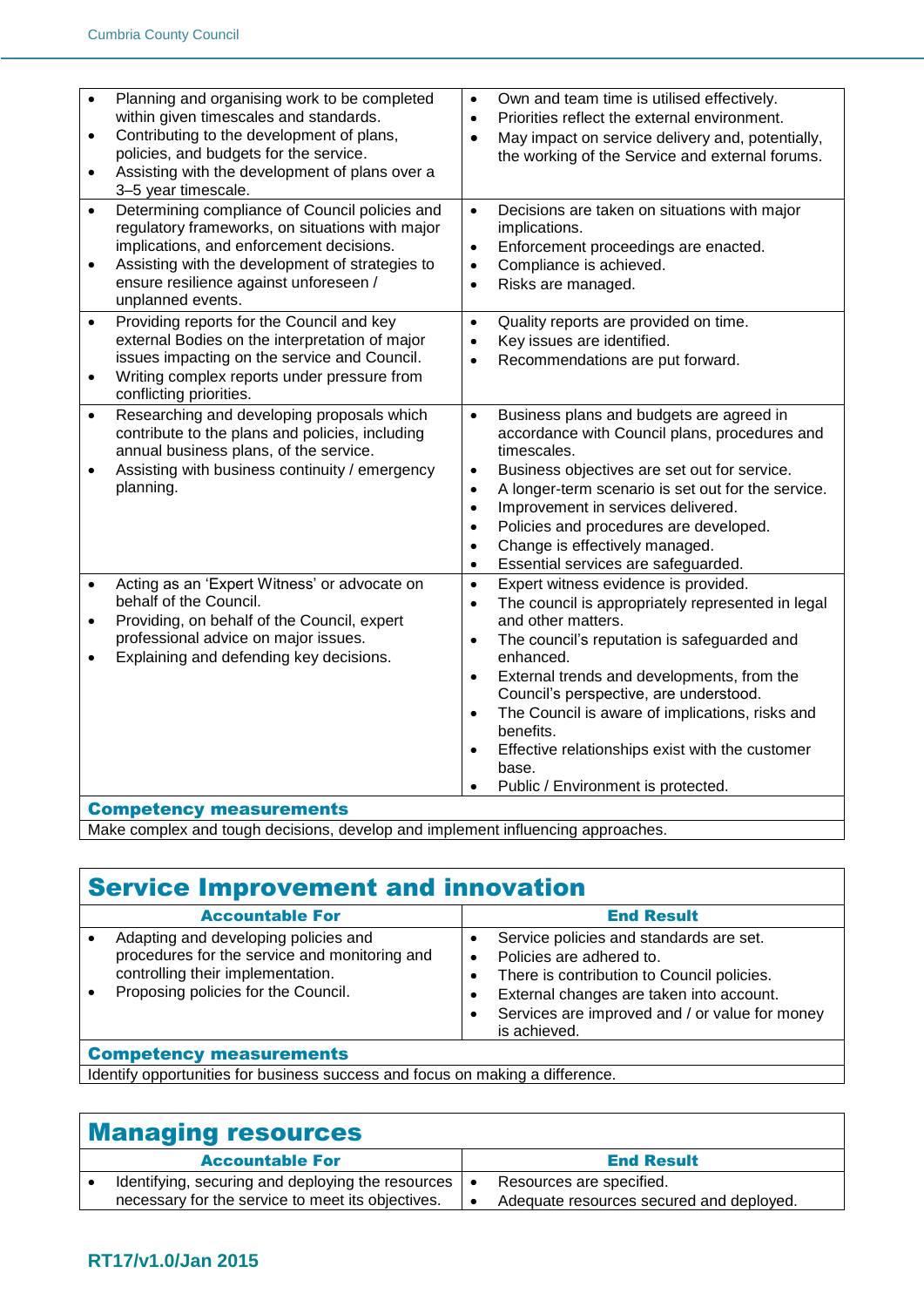|                                | Developing and proposing budgets, plans and<br>resourcing for own service.                                                                    |  | Improved value for money.<br>Service improvements are achieved within<br>budget.<br>Assets are controlled and managed. |
|--------------------------------|-----------------------------------------------------------------------------------------------------------------------------------------------|--|------------------------------------------------------------------------------------------------------------------------|
|                                | Overall management of the relevant budget,<br>planning expenditure and securing and<br>controlling a large budget or high value<br>resources. |  | The budget is controlled and managed.<br>Resources are used efficiently and effectively.                               |
| <b>Competency measurements</b> |                                                                                                                                               |  |                                                                                                                        |

Anticipate and prepare for future needs using resources effectively and respond to demands of changing priorities and needs.

#### Customer and Community focused

| <b>Accountable For</b>                                                                                                             |           | <b>End Result</b>                                                                                                                                                                                                                                     |  |
|------------------------------------------------------------------------------------------------------------------------------------|-----------|-------------------------------------------------------------------------------------------------------------------------------------------------------------------------------------------------------------------------------------------------------|--|
| Developing partnership arrangements.<br>Identifying and pursuing opportunities for<br>partnership working.                         |           | The partnership approach is integrated into<br>operational delivery.<br>Shared aims and objectives exist.<br>Service delivery is improved.<br>Effective working relationships are achieved.<br>The Council's reputation is maintained or<br>enhanced. |  |
| Leading joint working; identifying and accessing<br>funding; negotiating and influencing to adopt<br>solutions; developing policy. | $\bullet$ | Effective partnership working with Stakeholders,<br>other local authorities and external agencies                                                                                                                                                     |  |
| <b>Competency measurements</b>                                                                                                     |           |                                                                                                                                                                                                                                                       |  |

Initiate, build and maintain customer and stakeholder relationships to support delivery of effective service outcomes.

#### Qualifications, knowledge, experience and expertise

- Professional and management qualifications or equivalent.
- Considerable project management experience and associated skills.
- Proven track record as a manager and expert in the relevant professional discipline.
- Full understanding of the service area and the business and context within which it operates.
- Knowledge of health and safety and related legislation, procedures and policies and how they apply to the work area.
- People management skills.
- Organisational/planning skills.
- Commercial/marketing skills may be relevant in some service areas.
- Politically astute in a rapidly-changing environment.
- Knowledge of inward- and outward-facing Council issues.
- High level of influencing, negotiation and interpersonal skills.
- Relevant experience and a sound knowledge of the legislation, regulatory framework and Council policies and procedures, to deliver the role objectives.
- ICT competent with skills relevant to the work area.